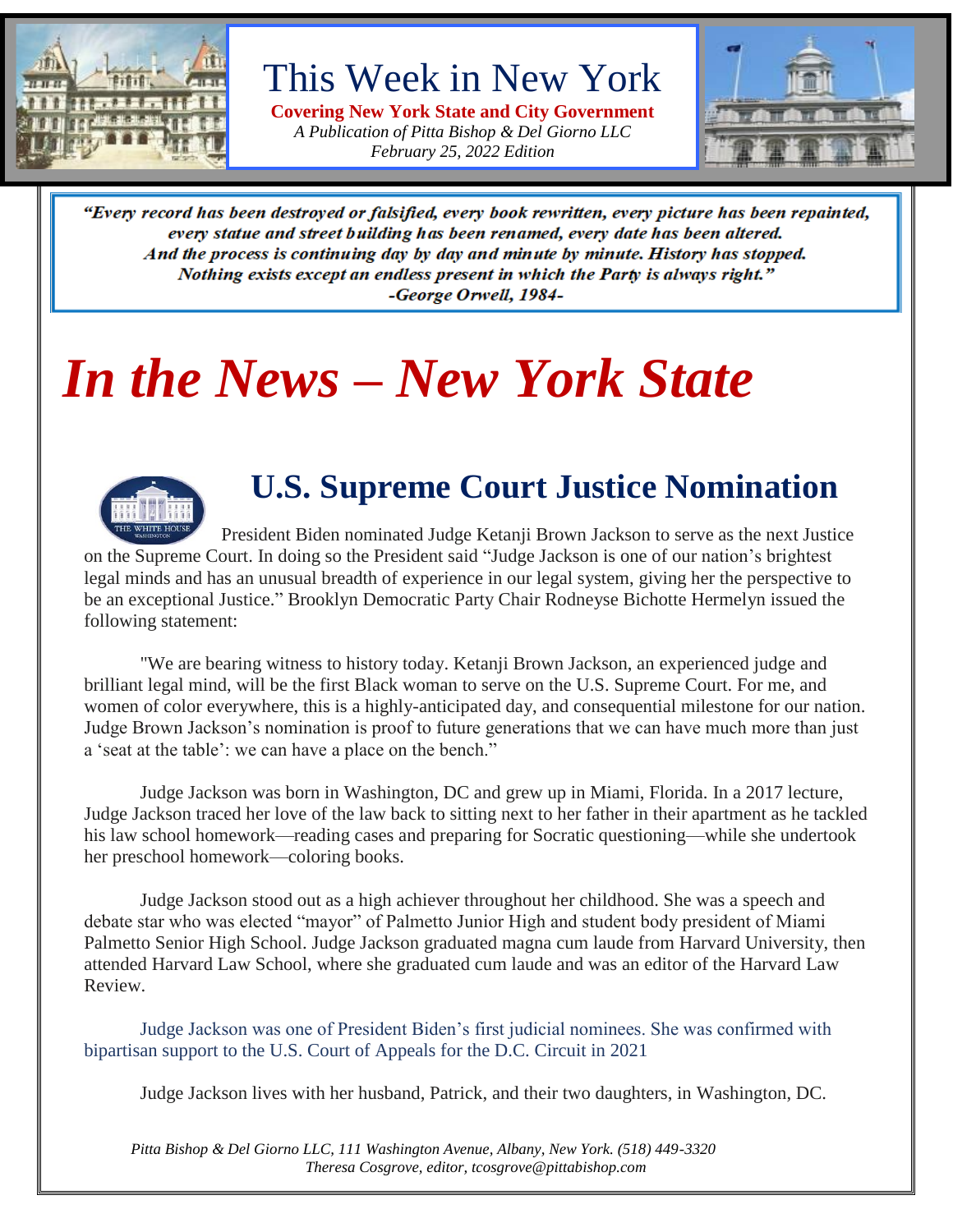

## **Ski New York!**

*From the folks at I Love NY!* New York has the most ski resorts of any state, offering high peaks, scenic trails, and fresh powder for skiers and snowboarders of all levels. World-class skiing and snowboarding are always nearby, from the scenic Adirondacks slopes at Whiteface Mountain and Gore Mountain to Catskills favorites such as Hunter Mountain and Windham. Just learning your way around the slopes? Resorts such as Holiday Valley and Peek 'n Peak in Chautauqua-Allegheny offer lessons to help make you feel more comfortable. Learn about adaptive skiing for all abilities in New York.

Visit *I Ski NY* for important messages about planning ahead, the latest snow reports and what to expect when you hit the slopes. and call ahead and check websites and social media to make sure attractions and amenities are open and available.

The New York State Department of Environmental Conservation recently advised backcountry users in the Adirondacks, especially the High Peaks Region, of potential avalanche and high water risk following mild temperatures, high winds, and rain. Warmer weather and rain will melt existing snowpack, swelling waterways and making water crossings dangerous. High winds and a return to colder temperatures will then result in re-freezing. Avalanche danger increases during thaws and snow becomes increasingly unstable as it undergoes freeze/thaw cycles.

DEC advises that where bridges are not available, do not attempt stream crossings during periods of high, fast-moving water. Water temperatures will be extremely cold and full or partial submersion can quickly lead to hypothermia. Be cautious on frozen bodies of water, especially near shore, over moving bodies of water, and where streams enter and exit lakes and ponds. Follow ice safety guidelines and remember that slush ice is approximately 50 percent weaker than new, clear ice.

Backcountry downhill skiers, snowboarders, and others who may traverse slides or steep, open terrain should be aware of and prepared for avalanche conditions. Avalanches can occur in any situation where snow, slope, and weather conditions combine to create the proper conditions. While the majority of steep, open terrain is found in the High Peaks region of the Adirondacks, avalanche-prone terrain is found on mountains throughout the Adirondacks, including Snowy Mountain in Hamilton County. Skiers and snowboarders should assess their own experience level before going into the backcountry and should be equipped with avalanche safety tools and knowledge, such as participation in an avalanche safety course.

Additional information on avalanche danger, preparedness, and safety precautions is available on the DEC website.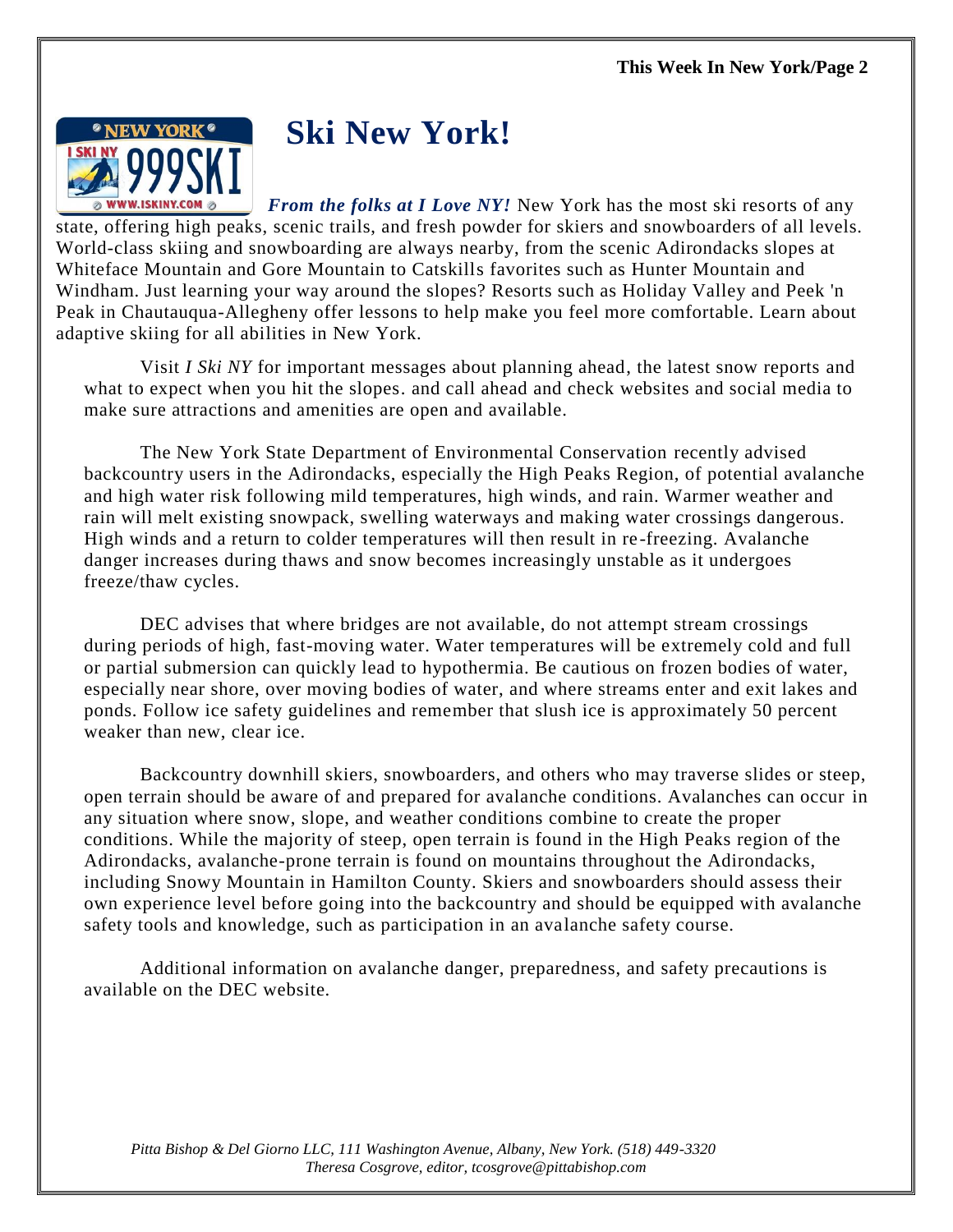# *In the News – City*



## **Homeless Take Shelter Underground**

**CLAYTON GUSE**, the *New York Daily News* transit reporter writes that hundreds of homeless people were found camping out in subway

tunnels and stations across the city earlier this month according to the MTA.

A survey by transit crews and homeless outreach workers performed earlier this month found more than 350 people living in subway tunnels and stations when they surveyed the city's more than 650 miles of subway tracks and 472. Guse reported that according to the MTA, the homeless people in the tunnels were promptly removed. MTA officials said the agency relays locations of encampments to police and the Bowery Residents Committee, which is contracted by the city to do homeless outreach in the subway.

The tunnel sweeps came as Mayor Adams and Gov. Hochul vowed to increase homeless outreach on mass transit, and in some cases rely on mental health workers to diagnose mentally ill people and force them into care. The NYPD has also been instructed to enforce subway rules, like a ban on large carts on trains and a requirement for riders to exit a station when a train reaches its final stop.

It is reported that unauthorized people went onto subway tracks in 1,267 incidents 2021. 200 people were struck by trains last year, and 68 of them died.

Every one of the city's 472 subway stations have been equipped with cameras since last year.The MTA also plans to install platform security gates at three subway stations that only open when trains arrive to keep people off of the tracks.



#### **MAYOR ADAMS COMMISSIONS THE** *SANDY GROUND***, STATEN ISLAND FERRY NAMED FOR NEW YORK'S FIRST FREE BLACK COMMUNITY**

**STATEN ISLAND** – New York City Mayor Eric Adams commissioned the *Sandy Ground*, a new Staten Island Ferry vessel named for New York's first free Black community, which was settled in 1828 and served as a stop on the historic Underground Railroad. "I am honored to commission a new Staten Island Ferry named for a community of New Yorkers who represent the best of our city and our country," said **Mayor Adams**. "The settlers of Sandy Ground were our ancestors, and they worked hard to build a vibrant community that became a safe haven for so many seeking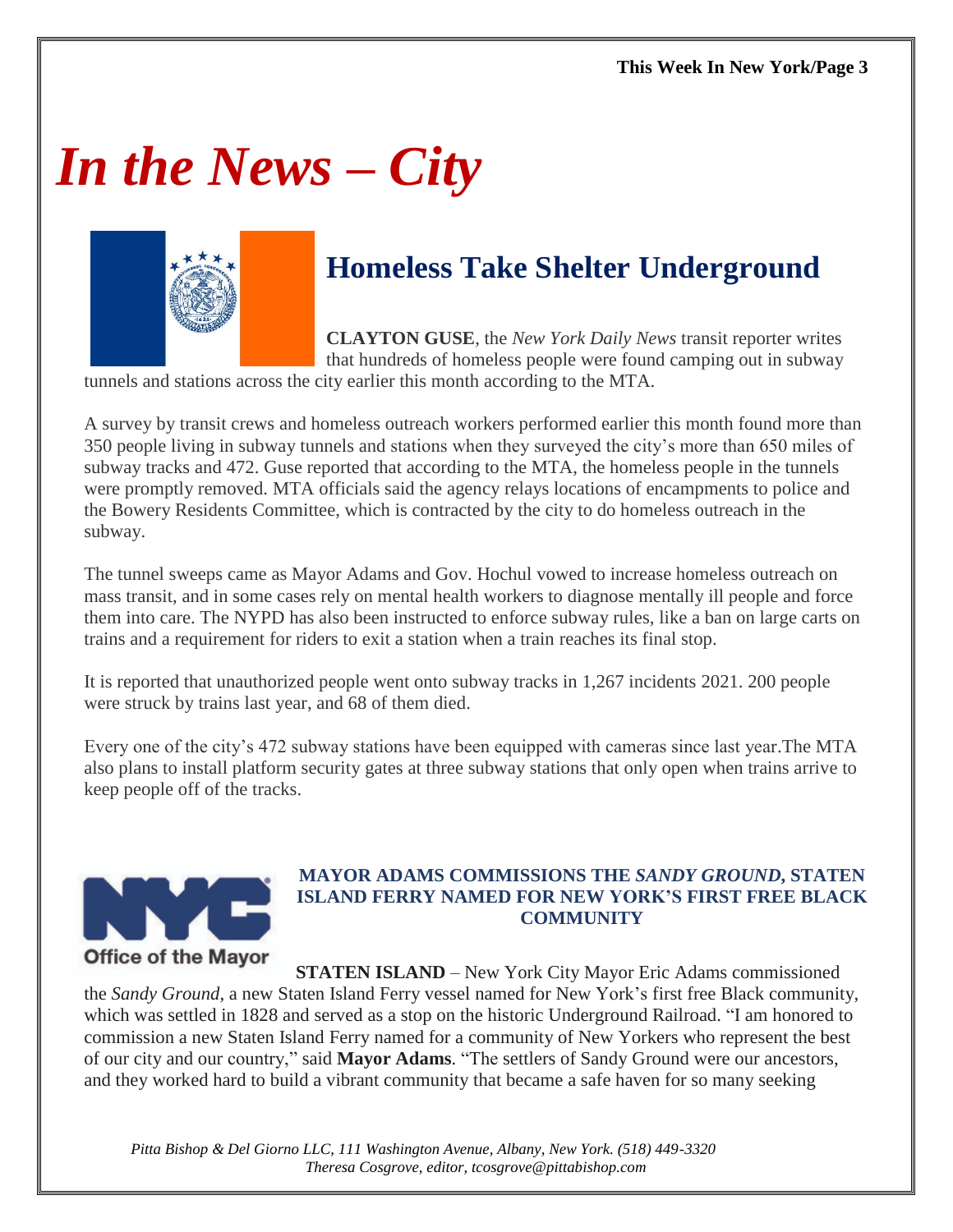freedom. This boat will forever be a testament to them, their legacy, and their contributions to the New York City we live in today."

Sandy Ground's history as a free Black community dates back to 1828, when ferry boat operator Captain John Jackson became the first Black person to own property on Staten Island, buying in what is now the South Shore community of Rossville. Over time, Sandy Ground was settled by Black oystermen who fled Maryland's more restrictive laws. New York's booming oyster trade allowed residents there to own their own property, boats, and businesses.

Five structures in the Sandy Ground community were designated as New York City landmarks by the Landmarks Preservation Commission in 2011, including three residential structures, a cemetery, and the A.M.E. Zion Church, which served as a major stop on the Underground Railroad. A.M.E. Zion remains an active church today, with descendants of Sandy Ground settlers still worshipping there.

A state-of-the-art, \$85 million, 4,500-person boat, the *Sandy Ground* is the second of three new ferries that will enter service this year, which are collectively known as the *Ollis*-class vessels. Together, the three boats represent a transformative upgrade for the nation's busiest municipal ferry system; the three new ferries are larger, more modern, and better equipped for extreme weather than the existing fleet. They will feature popular design elements of past Staten Island ferries, phone charging outlets, and comfortable seating, as well as an oval upper-deck promenade that will, for the first time, serve as an outdoor "walking track" for riders. The *Sandy Ground* is expected to be in service by this spring.

"Sandy Ground, New York's first free Black settlement, is rich with culture and is an integral part of Staten Island's history in freedom and excellence," said **New York State Senator Andrew Lanza**. "With today's commissioning of the *Sandy Ground* ferry, we join together to celebrate and memorialize the story of Sandy Ground and we advance its mission to educate people about the history of its cherished grounds. The naming of this vessel the *Sandy Ground*, which I fought for, will allow us to pass on the lessons about who we are and who we must be, to future generations."

"This is a wonderful tribute to actual Black history on Staten Island," said **New York State Senator Diane Savino.** "The Sandy Ground settlement is a part of the rich and diverse history of African-Americans here, and the naming of our newest addition to the fleet is one of the highest honors we can bestow on this community, the legacy of Ferry Captain John Johnson and his neighbors. The Sandy Ground Historical Society is one of the jewels of this island. Congratulations to everyone who helped make this possible."

"Today is the day we pay homage to Moses and Silas Harris, free Black men who in 1828 had the foresight to recognize the value of land and landownership," said **Julie Moody Lewis, president, Sandy Ground Historical Society**. "They laid the foundation for a community that served as a safe haven for people of African descent, seeking the promise of the American dream and the right to all freedoms, including the right to education, occupation, and religion. We thank the City of New York for recognizing and embracing that vision, and ensuring that our history will always be a part of the fabric of the City of New York."

###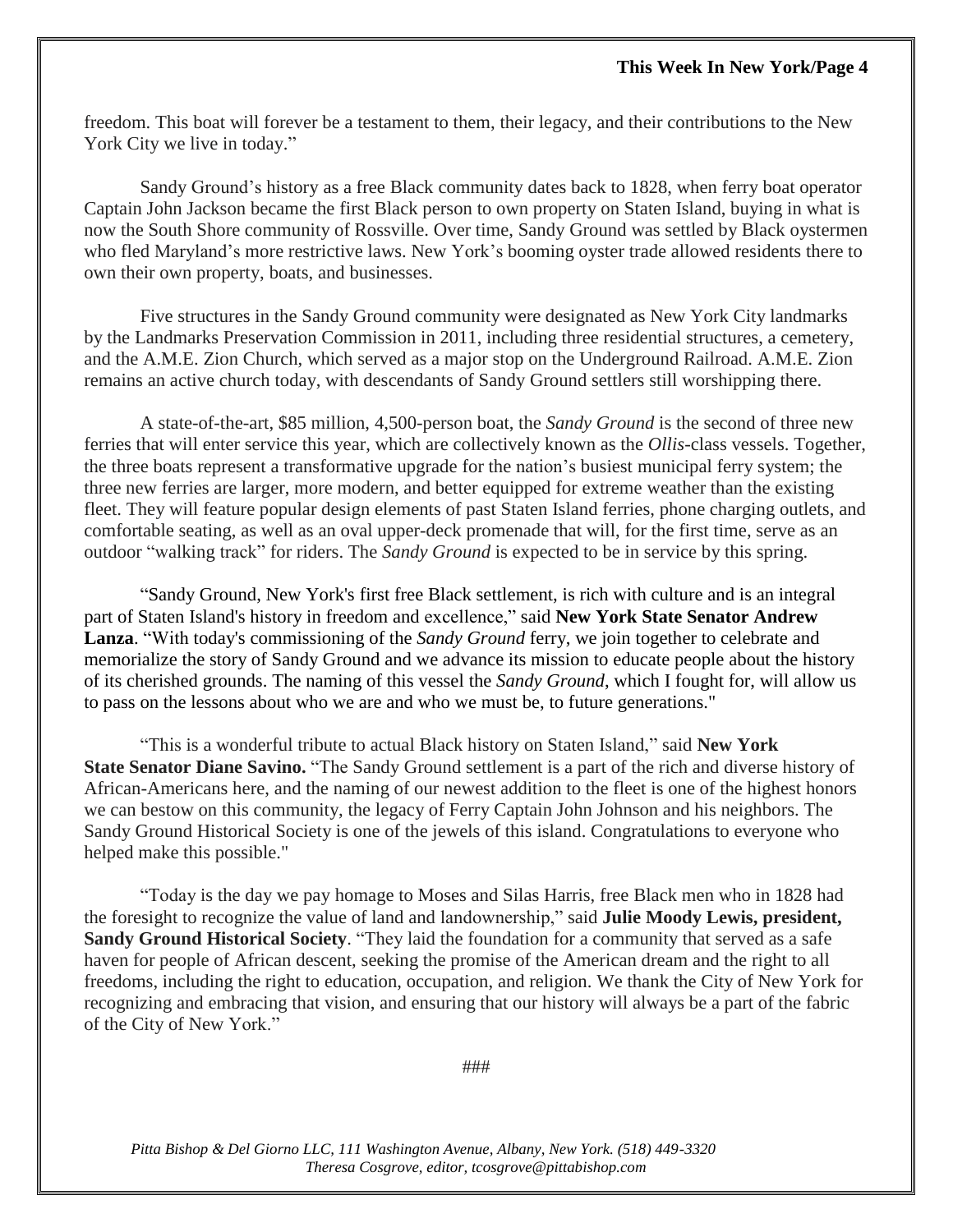# *Briefs*

## **NYC to scrap outdoor school mask mandate**

New York City Mayor Eric Adams this week said he is excited about lifting the outdoor school mask mandate as it's the first step toward easing other Covid-19 restrictions citywide. "Now that we've done the right thing, vaccinations, wearing the masks, social distancing, it is time for us to slowly ease up on some of the mandates so we can get back to a level of normality," Adams said on NY1 on Friday. Students, staff and visitors will still be required to mask up indoors.

### **MTA slashes 2025 deficit forecast as state promises aid**

Crain's New York reported that the Metropolitan Transportation Authority cut the size of its projected budget deficit in 2025 to \$500 million, roughly one-third of what it had expected, as the transit agency is poised to receive additional revenue from the state. The MTA previously estimated a \$1.4 billion shortfall in the operating budget for that year, when the federal pandemic aid that's helping balance the budget is set to run out. The smaller gap will reduce the need to borrow funds to cover operating expenses. The federal aid is expected to keep the agency from facing any budget shortfalls through 2024 despite the steep drop in ridership during the Covid-19 pandemic. Budget gaps will reemerge once that lifeline ends, with the MTA facing an estimated \$2 billion deficit in 2026.

### **Council Confirms Corporation Counsel & DOI Commissioner**

NEW YORK – New York City Mayor Eric Adams released the following statement after the New York City Council voted to confirm his nominees for Corporation Counsel and Department of Investigation (DOI) Commissioner: "*I thank the Council for recognizing the tremendous talent and experience Justice Hinds-Radix and Ms. Strauber will bring to their respective roles by voting to confirm them to lead the Law Department and the Department of Investigation today. I made a commitment that our administration will be guided by the values of accountability, transparency, and fidelity to the highest ethical standards. I look forward to working with these two individuals to ensure we live up to that commitment, and 'Get Stuff Done' on behalf of all New Yorkers*."

In a separate announcement, the Mayor stated that Andrew Kimball will serve as president and chief executive officer (CEO) of the New York City Economic Development Corporation (NYCEDC), Lindsay Greene will serve as CEO of the Brooklyn Navy Yard Development Corporation, Anne del Castillo will continue to serve as commissioner of the New York City Mayor's Office of Media and Entertainment (MOME), and Clare Newman will continue to serve as president and CEO of The Trust for Governors Island.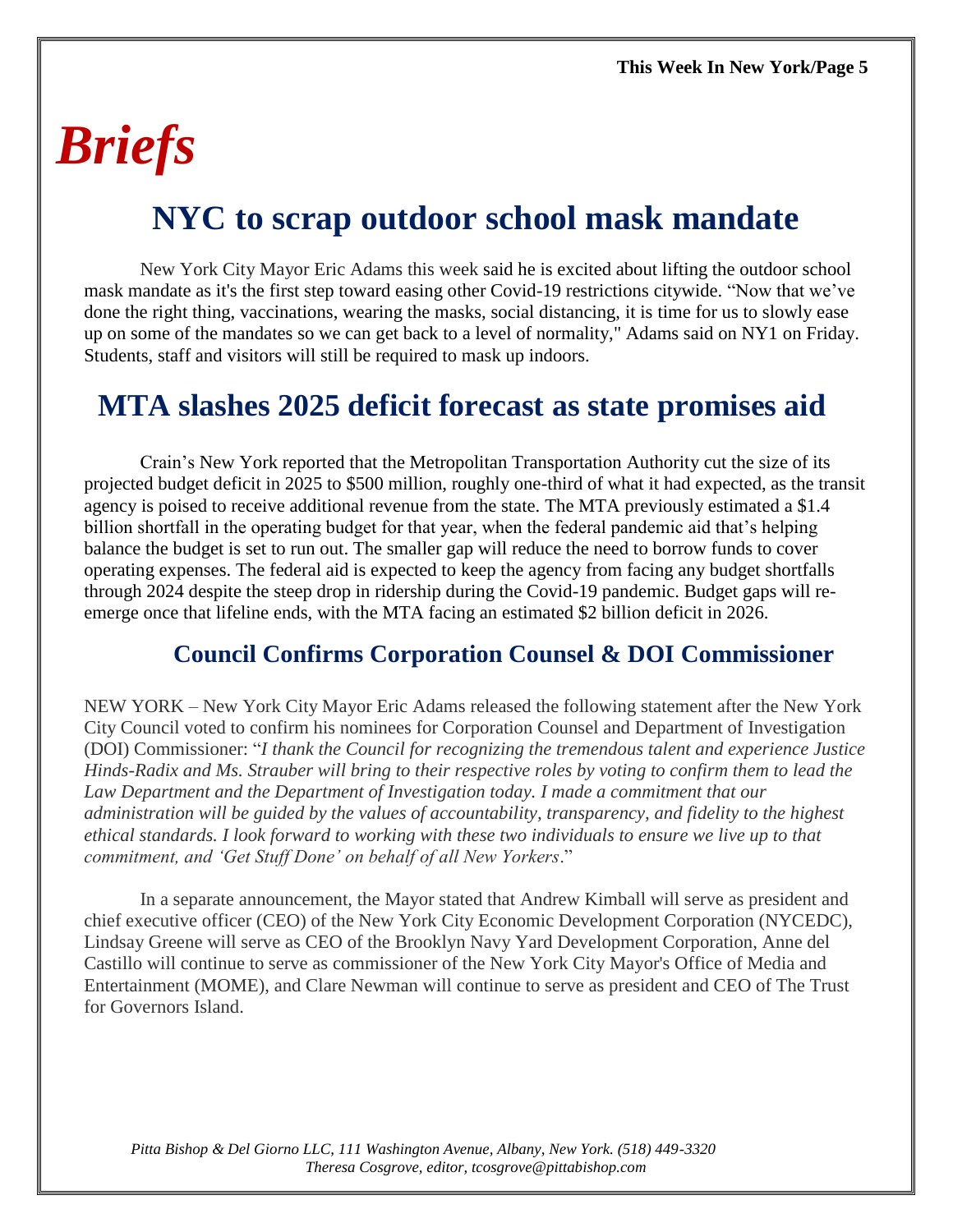# *Coming Up*

### *New York State*

Monday, February 28th

Assembly Session, Remote, 1:45 p.m.

Senate Session, Remote, 3 p.m.

#### Tuesday, March 1st

Assembly Session, Remote, TBA

Senate Session, Remote, 3 p.m.

To Explore Financial Risks on Banking Posed by Climate Change

Joint - Senate Standing Committee on Banks, Finance, and Environmental Conservation

Remote, 11 a.m.

#### Wednesday, March 2nd

Assembly Session, Remote, TBA

Senate Session, Remote, 3 p.m.

#### Thursday, March 3rd

Assembly Session, Remote, TBA

Senate Session, Remote, 11 a.m.

Joint – Senate Standing Committee on Crime Victims, Crime and Correction & Ethics and Internal Governance - To Discuss the Impact of Sexual Assault in the Prison System. Remote, 2 p.m.

### Friday, March 4<sup>th</sup>

Joint – Senate Standing Committee on New York City Education, Education, and Assembly Standing Committee on Education: Mayoral Control of the New York City School District. Remote, 10 a.m.

## *New York City*

#### Monday, February 28th

Committee on General Welfare, Remote Hearing - Virtual Room 1, 10 a.m.; Oversight – Impact of the Expiration of the Eviction Moratoriums.

Committee on Immigration, Remote Hearing - Virtual Room 3, 10 a.m.; Oversight – COVID-19 in Immigration Detention Centers.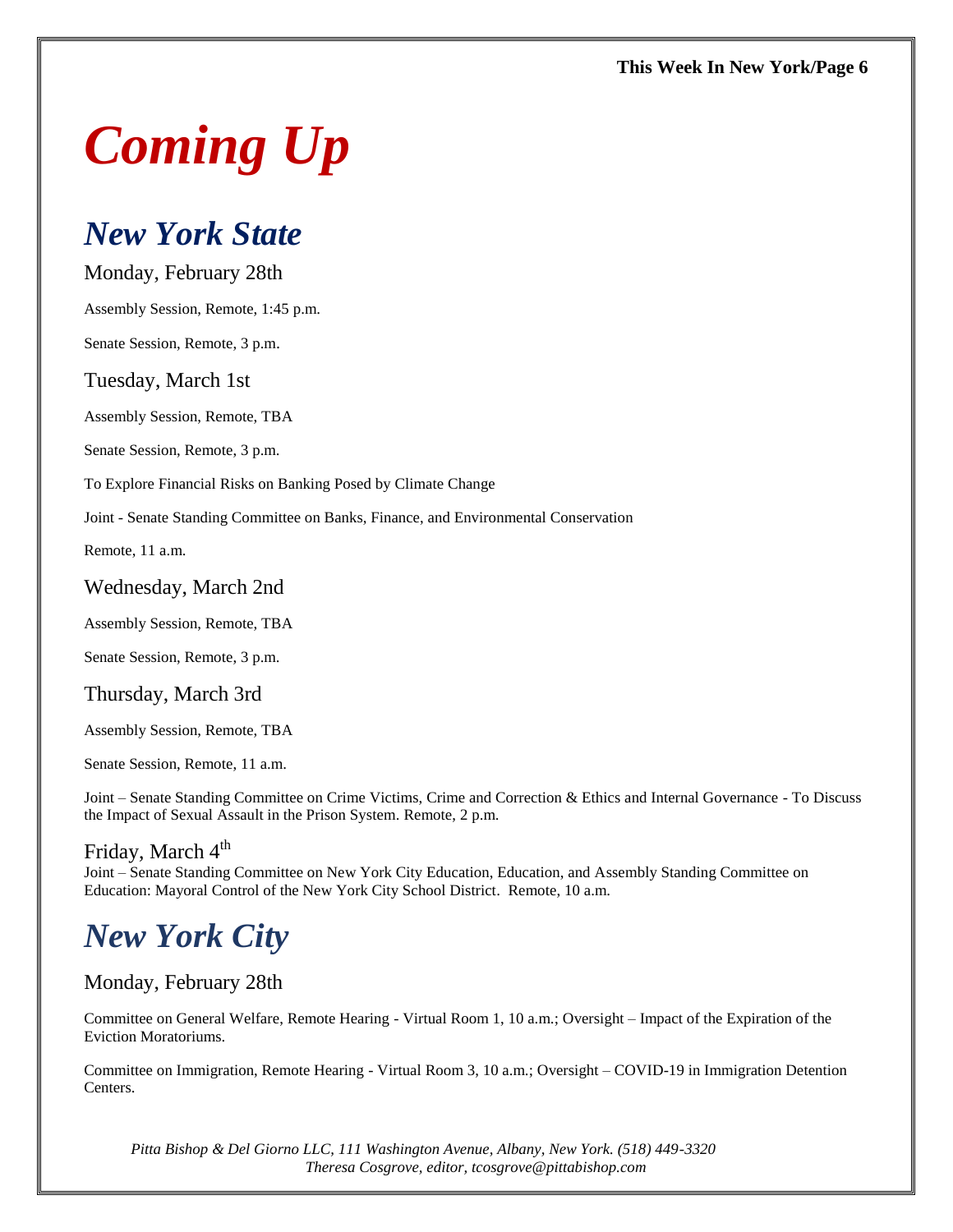#### **This Week In New York/Page 7**

Committee on Governmental Operations, Remote Hearing - Virtual Room 2, 10:30 a.m.; Oversight – New York City's Pro-Voter Law (Agency – Based Voter Registration)

Committee on Education, Remote Hearing - Virtual Room 4, 1 p.m.; Oversight – COVID Impact on English Language Learners (ELLs)

#### Wednesday, March 2nd

Committee on Finance, Remote Hearing - Virtual Room 1, 9 a.m.; Oversight – Preliminary Budget Hearing – Finance.

#### Thursday, March 3rd

Subcommittee on Landmarks, Public Sitings and Dispositions, Remote Hearing - Virtual Room 2, 10 a.m.

Subcommittee on Zoning and Franchises, Remote Hearing - Virtual Room 2, 11 a.m.

Committee on Contracts, Remote Hearing - Virtual Room 1, 12 p.m.; Oversight – Preliminary Budget Hearing – Contracts

#### Friday, March 4th

Committee on Public Safety, Remote Hearing - Virtual Room 1, 10 a.m.; Oversight – Mayor's Blueprint to End Gun Violence.

Committee on Sanitation and Solid Waste Management, Remote Hearing - Virtual Room 2, 10:30 a.m.; Oversight – Clean Streets and Expanding Vital Sanitation Service.

Committee on Youth Services, Remote Hearing - Virtual Room 2, 1 p.m.; Oversight – Summer 2022 Programming Readiness.

"No man can be a good citizen unless he has a wage more than sufficient to cover the bare cost of living, and hours of labor short enough so after his day's work is done he will have time and energy to bear his share in the management of the community, to help in carrying the general load."

#### -Theodore Roosevelt-